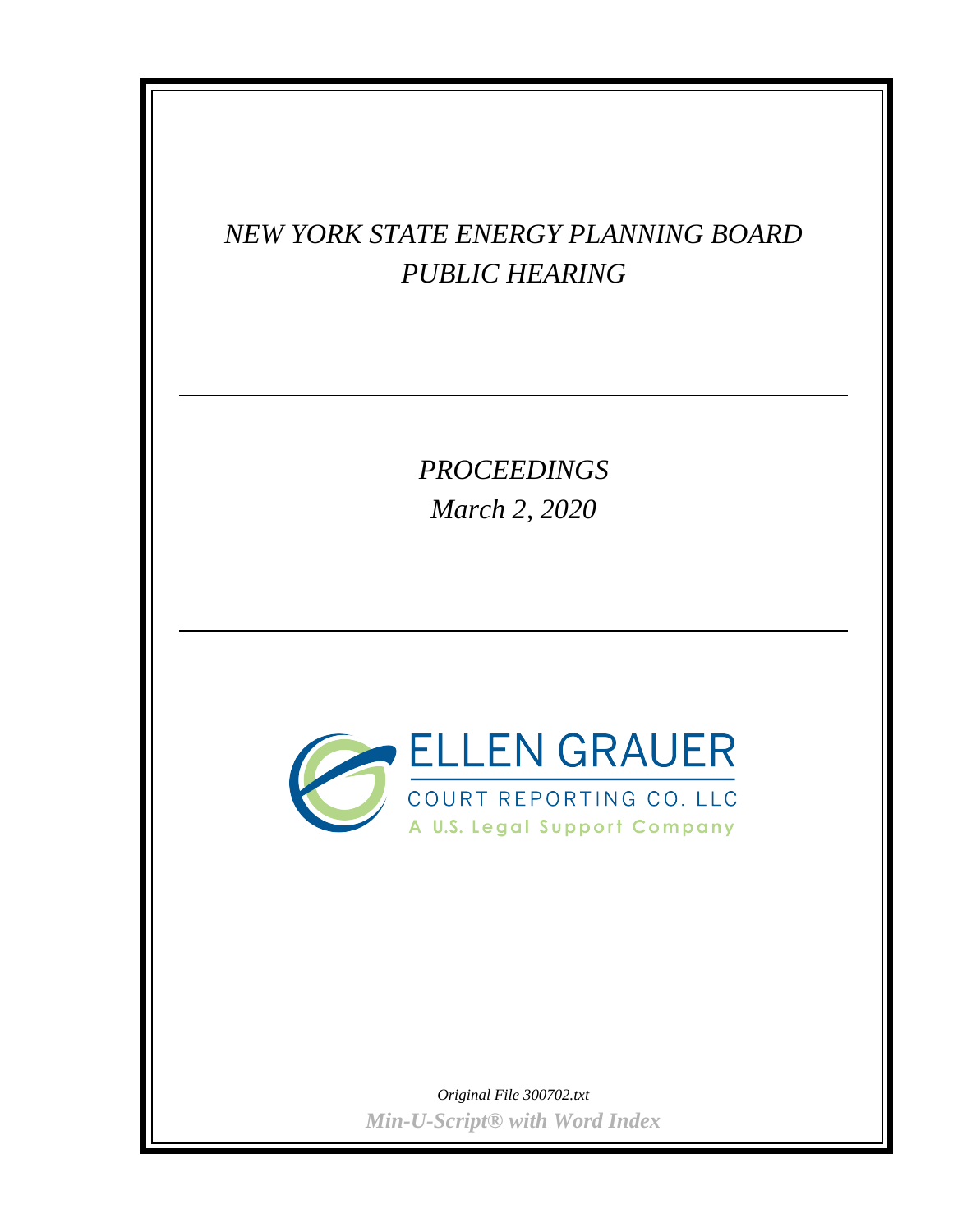|               | Page 1                                                            |                | Page 3                                                                                 |
|---------------|-------------------------------------------------------------------|----------------|----------------------------------------------------------------------------------------|
| $\frac{1}{2}$ |                                                                   |                |                                                                                        |
|               |                                                                   | 1              | PROCEEDINGS<br>MS. BARTON: As the Chair of the State                                   |
| 3             | NEW YORK STATE ENERGY PLANNING BOARD                              | $\overline{a}$ | Energy Planning Board, I hereby call the                                               |
| 4             | PUBLIC HEARING                                                    | 3<br>4         | meeting to order.                                                                      |
| 5             |                                                                   | 5              | So, good afternoon, everyone. My name                                                  |
| 6             |                                                                   | 6              | is Alicia Barton, I'm President and CEO of                                             |
| 7             | 31 Chambers Street<br>New York, New York                          | 7              | the New York State Energy Research and                                                 |
| 8             | March 2, 2020                                                     | 8              | Development Authority, or NYSERDA, and here                                            |
| 9             | $3:02$ p.m.                                                       | 9              | today as Chair of the New York State Energy                                            |
| 10            |                                                                   | 10             | Planning Board.                                                                        |
| 11            |                                                                   | 11             | I'm joined by Public Service                                                           |
| 12            | BEFORE:                                                           | 12             | Commission Chair, John Rhodes, who is also a                                           |
| 13            |                                                                   | 13             | member of the State Energy Planning Board.                                             |
| 14            | ALICIA BARTON, President and CEO of NYSERDA                       | 14             | While we don't have all of our                                                         |
| 15            | Chair, New York State Energy Planning Board                       | 15             | Planning Board members here today, all of                                              |
| 16            | JOHN RHODES, Chair, Public Service Commission                     | 16             | our members are invested in the process.                                               |
| 17            | CEO, Department of Public Service                                 | 17             | And we are hosted here today by the                                                    |
| 18            | TONI FREEMAN GREENE, Court Reporter                               | 18             | Building Energy Exchange, which we very much                                           |
| 19            |                                                                   | 19             | appreciate, and of course, as their guests,                                            |
| 20            |                                                                   | 20             | I ask that all participants in today's                                                 |
| 21            |                                                                   | 21             | meeting respect the rules of our host here.                                            |
| 22            | ELLEN GRAUER COURT REPORTING CO., LLC                             | 22             | This is a hearing to accept public                                                     |
| 23            | A U.S. LEGAL SUPPORT COMPANY<br>126 East 56th Street, Fifth Floor | 23             | comments on the Draft Amendment to the 2015                                            |
| 24            | New York, New York 10022<br>212-750-6434                          | 24             | State Energy Plan.                                                                     |
| 25            | 300702<br>REF:                                                    | 25             | The Draft Amendment was noticed in the                                                 |
|               |                                                                   |                |                                                                                        |
|               |                                                                   |                |                                                                                        |
|               | Page 2                                                            |                | Page 4                                                                                 |
| ı             |                                                                   |                |                                                                                        |
| 2             | <b>SPEAKER</b><br><b>PAGE</b>                                     | 1              | <b>PROCEEDINGS</b>                                                                     |
| З             | <b>BOB WYMAN</b><br>6                                             | 2              | State Register on January 8, 2020 and the                                              |
| 4             | ISURU SEN<br>17                                                   | 3              | Notice of Hearing was published on                                                     |
| 5             |                                                                   | 4<br>5         | January 29, 2020.                                                                      |
| 6             |                                                                   | 6              | The purpose of the Planning Board's                                                    |
|               |                                                                   | 7              | consideration of amending the Energy Plan                                              |
| 8             |                                                                   | 8              | rests with the landmark development and                                                |
| 9             |                                                                   | 9              | enactment of the Climate Leadership and<br>Community Protection Act signed into law by |
| 10            |                                                                   | 10             | Governor Cuomo this past summer.                                                       |
| 11            |                                                                   | 11             | New York's Climate Act is amongst the                                                  |
| 12            |                                                                   | 12             | most ambitious climate policies enacted by                                             |
| 13            |                                                                   | 13             | any major economy, requiring no less than                                              |
| 14            |                                                                   | 14             | 85 percent reduction in economy-wide                                                   |
| 15            |                                                                   | 15             | greenhouse gas emissions by 2050.                                                      |
| 16            |                                                                   | 16             | The (inaudible) amends New York's                                                      |
| 17            |                                                                   | 17             | Clean Energy and Climate Leadership.                                                   |
| 18            |                                                                   | 18             | And central to the Climate Act are a                                                   |
| 19            |                                                                   | 19             | number of clean energy goals further                                                   |
| 20            |                                                                   | 20             | advancing the goals that the Energy Plan                                               |
| 21            |                                                                   | 21             | previously set out and will set in motion                                              |
| 22            |                                                                   | 22             | significant changes to New York's Electric                                             |
| 23            |                                                                   | 23             | Generation (inaudible), amongst under                                                  |
| 24            |                                                                   | 24<br>25       | things.<br>The Amendment under consideration was                                       |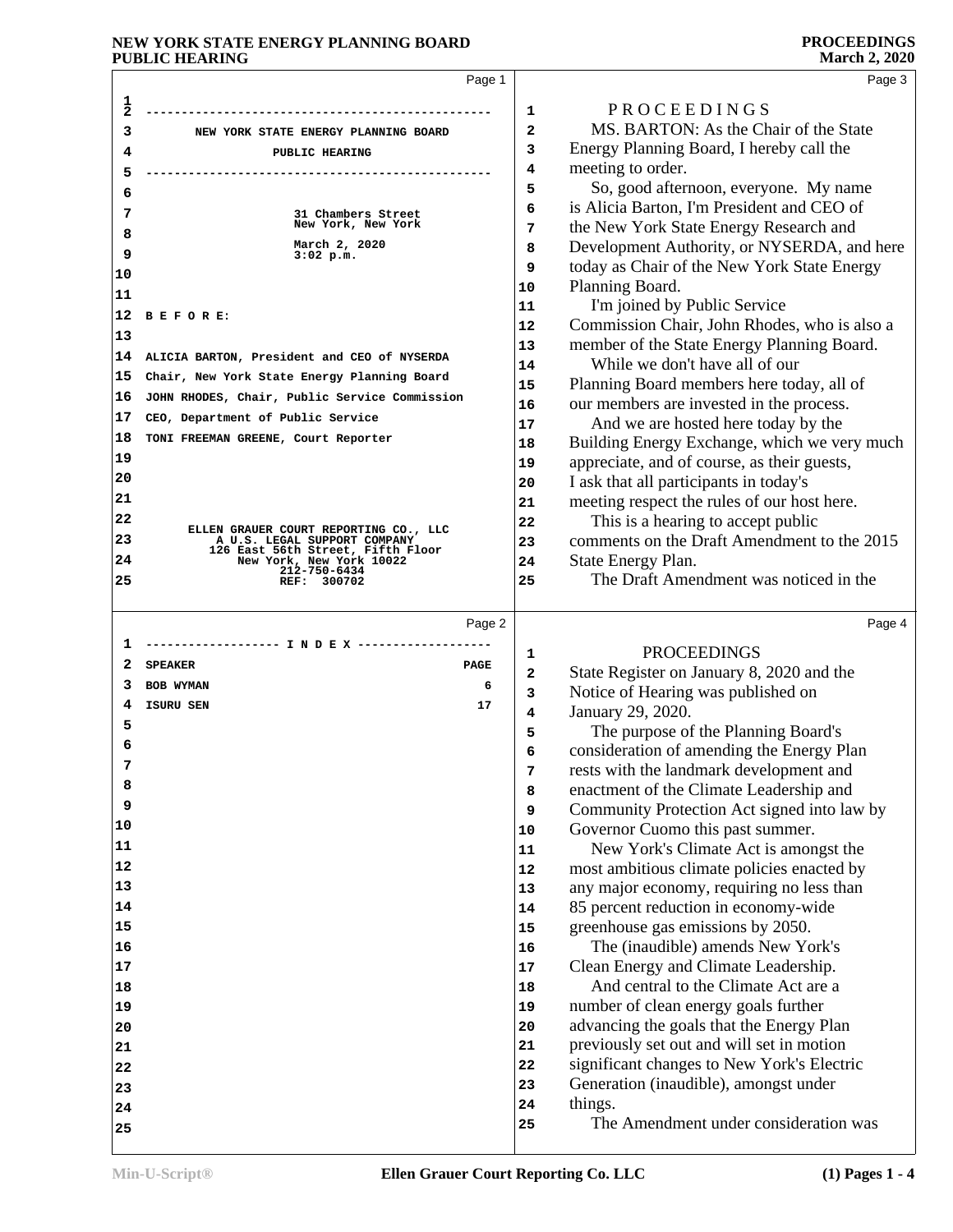|    | Page 5                                       |              | Page 7                                       |
|----|----------------------------------------------|--------------|----------------------------------------------|
| 1  | <b>PROCEEDINGS</b>                           | 1            | <b>PROCEEDINGS</b>                           |
| 2  | adopted synchronized with the new clean      | $\mathbf{2}$ | and have been doing in the past, getting us  |
| 3  | energy goals established by the Climate Act  | 3            | to where we are.                             |
| 4  | and ensure they are integrated into the      | 4            | I think our State really does -- has         |
| 5  | existing Energy Plan.                        | 5            | taken a leadership position on a lot of the  |
| 6  | The Amendment under consideration            | 6            | issues that are the subject of the Energy    |
| 7  | would also adopt direction from the Public   | 7            | Plan, as well as the associated plans, such  |
| 8  | Service Commission to consider a mechanism   | 8            | as the Energy Efficiency Plan for the PSC    |
| 9  | that would establish a stable source of      | 9            | and the various activities to reduce         |
| 10 | funding for the Electric Generation Facility | 10           | emissions.                                   |
| 11 | Cessation Mitigation Program, which is       | 11           | I think it's great to see that the           |
| 12 | designed to assist communities that are      | 12           | CLCPA requirements are essentially being     |
| 13 | hosting conventional power plans in their    | 13           | copied into the Energy Plan as they are by   |
| 14 | transition to clean energy.                  | 14           | these amendments, and also it is good that   |
| 15 | All comments provided here today will        | 15           | we, you know, are beginning to work on the   |
| 16 | be considered by the Energy Planning Board   | 16           | question of addressing the impacts of        |
| 17 | as it evaluates whether to adopt the Draft   | $17$         | cessation of some of the kinds of electrical |
| 18 | Amendment. Written comments are being        | 18           | generation that we use today.                |
| 19 | accepted through March 8th.                  | 19           | But, I'm a bit concerned that I think,       |
| 20 | Additional details can be found on the       | 20           | while you guys have done a lot, I think you  |
| 21 | Energy Plan website, which is                | 21           | could have done, frankly, a lot more.        |
| 22 | energyplan.ny.gov.                           | 22           | Particularly of concern, for instance,       |
| 23 | So, for today's hearing we will begin        | 23           | the Electrical Generation Cessation Plan     |
| 24 | by calling the names or name of those        | 24           | that you have there, frankly it addresses a  |
| 25 | individuals who have indicated they want to  | 25           | third-level problem. And there are much      |
|    | Page 6                                       |              | Page 8                                       |
| 1  | <b>PROCEEDINGS</b>                           | 1            | <b>PROCEEDINGS</b>                           |
| 2  | speak when signing in.                       | 2            | larger problems we have in this State.       |
| 3  | So, when your name is called, please         | 3            | I think NYSERDA and others have made         |
| 4  | come to the microphone in the center to      | 4            | it very clear to us that now that, for       |
| 5  | provide your statement on the record.        | 5            | instance, the coal plants have been shut     |
| 6  | A court reporter is here today to            | 6            | down, electrical generation contributes on   |
| 7  | provide a transcript of everything that is   | 7            | the order of 15 percent or less of our       |
| 8  | said and it's important that the speaker     | 8            | greenhouse gas emissions in the State these  |
| 9  | speak clearly so that the reporter can hear  | 9            | days.                                        |
| 10 | clearly.                                     | 10           | Transportation and heating alone, each       |
| 11 | So, with that, I am going to open it         | 11           | of them produce at least twice as much       |
| 12 | to comments. And thus far we only have one   | 12           | greenhouse gas emissions as electricity.     |
| 13 | individual who has requested to speak, so    | 13           | So, the question I would have is, why        |
| 14 | I'll call that individual up.                | 14           | in these updates, which are themselves good, |
| 15 | Bob Wyman, please provide your               | 15           | why has so much priority been give to,       |
| 16 | comments.                                    | 16           | essentially, a third-level problem?          |
| 17 | MR. WYMAN: Hello. My name is                 | $17\,$       | The key problems we have in this State       |
| 18 | Bob Wyman, I'm a resident here in New York   | 18           | are figuring out detailed plans for how we   |
| 19 | City in the Upper West Side. I'm an          | 19           | will address the impacts of significant      |
| 20 | advocate for beneficial electrification and  | 20           | reductions of fossil fuel usage in           |
| 21 | also am now a candidate for Congress in the  | 21           | transportation sectors and in our housing    |
| 22 | 10th Congressional District.                 | 22           | sectors.                                     |
| 23 | I'd like to start off by saying thank        | 23           | We know particularly -- for instance,        |
| 24 | you to NYSERDA and to the Public Service     | 24           | in the heating sector, we know that there    |
| 25 | Commission for the great work you guys do    | 25           | will be tremendous impacts on the industry   |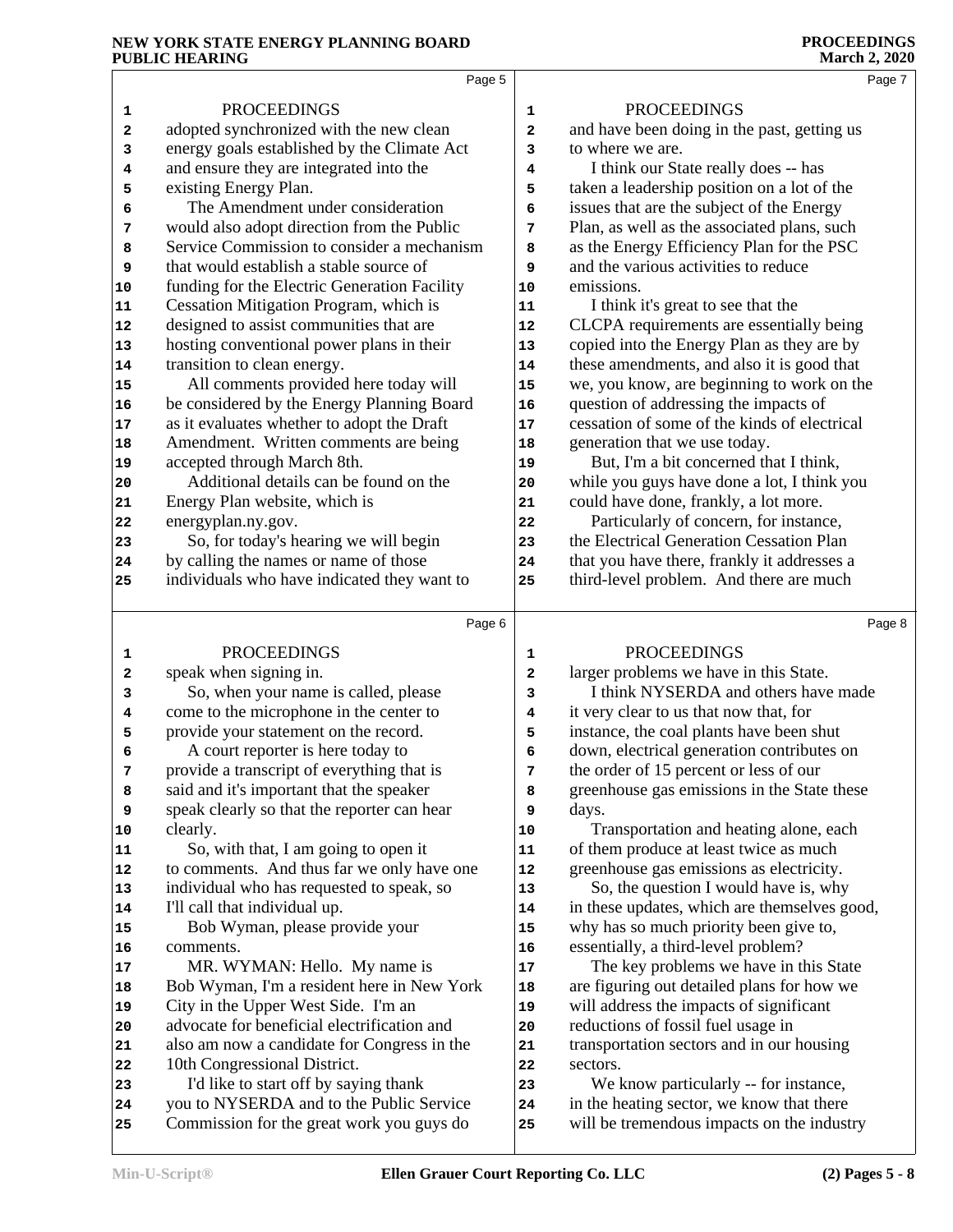|        | Page 9                                                                                      |              | Page 11                                                                                    |
|--------|---------------------------------------------------------------------------------------------|--------------|--------------------------------------------------------------------------------------------|
|        | <b>PROCEEDINGS</b>                                                                          | 1            | <b>PROCEEDINGS</b>                                                                         |
| 1<br>2 | going forward.                                                                              | $\mathbf{2}$ | addresses issues like that, issues that are                                                |
| з      | If you just look here in New York                                                           | 3            | dramatically greater, both in terms of                                                     |
| 4      | City, if we assume that New York City is                                                    | 4            | emissions and also in terms of financial                                                   |
| 5      | going to be -- it hits -- recently hit its                                                  | 5            | impact, than whatever issues that we have in                                               |
| 6      | goal of an 80 percent reduction from 2005                                                   | 6            | Electrical Generation.                                                                     |
| 7      | emissions levels by 2050.                                                                   | 7            | Similar discussions can be held                                                            |
| 8      | And then we look at the New York City                                                       | 8            | concerning transportation.                                                                 |
| 9      | greenhouse gas inventory. We discover that                                                  | 9            | I'd also like to point out that I                                                          |
| $10$   | the natural gas being burned just in                                                        | 10           | think one of the things that's very                                                        |
| 11     | buildings, not for electrical production but                                                | 11           | important for us, in our plan, to do is to                                                 |
| 12     | just in buildings, today produces about                                                     | 12           | begin addressing conflicts which are in our                                                |
| 13     | 150 percent of the total budget for all                                                     | 13           | law now which prevent us from moving                                                       |
| 14     | emissions from all sectors in New York City                                                 | 14           | forward.                                                                                   |
| 15     | in 2050.                                                                                    | 15           | We have a plan that says we want to                                                        |
| 16     | So, we know that we're going to have                                                        | 16           | increase energy efficiency, another plan to                                                |
| 17     | to reduce, by some significance, the amount                                                 | 17           | say we want to reduce carbon emissions.                                                    |
| 18     | of natural gas consumption, even just in                                                    | 18           | But, are you aware that under state                                                        |
| 19     | this one city.                                                                              | 19           | law today, in a law that was first written                                                 |
| 20     | We also know that there are going to                                                        | 20           | in 1859 but is still valid today, gas                                                      |
| 21     | be tremendous impacts from doing that,                                                      | 21           | utilities are required to provide free                                                     |
| 22     | particularly in the realm of (inaudible).                                                   | 22           | hookups and required to provide service to                                                 |
| 23     | Right now ConEd, who has a plan to be                                                       | 23           | anybody who wants it for the purpose of                                                    |
| 24     | installing about a billion dollars of                                                       | 24           | lighting their buildings?                                                                  |
| 25     | capital, new capital equipment for their gas                                                | 25           | Not for heating or cooking or doing                                                        |
|        | Page 10                                                                                     |              | Page 12                                                                                    |
|        |                                                                                             |              |                                                                                            |
| 1      | <b>PROCEEDINGS</b>                                                                          | $\mathbf{1}$ | <b>PROCEEDINGS</b>                                                                         |
| 2      | sector every year for the next three years,<br>with no indication that that will be reduced | 2            | something else, but if they want pretty<br>ornamental gas lights outside their house,      |
| 3<br>4 | in the future.                                                                              | 3<br>4       | Transportation Corporations Law, Section 12,                                               |
| 5      | Plans to depreciate those assets are                                                        | 5            | requires the utilities to provide them                                                     |
| 6      | at a recovered cost for rate payers for the                                                 | 6            | service and to provide the first                                                           |
| 7      | next 85 years for gas maintenance and the                                                   | 7            | 100 foot of that service for free.                                                         |
| 8      | next 65 years for gas services.                                                             | 8            | We have another -- and this, of                                                            |
| 9      | But, the CLCPA says that essentially                                                        | 9            | course, makes it very difficult for us, when                                               |
| 10     | we are going to be dramatically reducing our                                                | 10           | we try and work with gas utilities, to                                                     |
| 11     | consumption of natural gas between now and                                                  | ${\bf 11}$   | reduce the amount of gas they sell, because                                                |
| 12     | 2050, which is only 30 years from now.                                                      | 12           | they come back and say, "We're required by                                                 |
| 13     | We need a plan to address the question                                                      | 13           | law to provide this service."                                                              |
| 14     | of who is going to be paying for today's                                                    | 14           | We have a similar problem even in                                                          |
| 15     | assets, which will become not used and                                                      | 15           | heating.                                                                                   |
| 16     | useful, so much of them after 2050, who will                                                | 16           | We have, in Public Service Law                                                             |
| 17     | be paying for those assets through the year                                                 | 17           | Section 30, we have a statement that it is                                                 |
| 18     | 2110 or so on some of them, long after our                                                  | 18           | the policy of New York State that it's in                                                  |
| 19     | accomplishment of the goals of the CLCPA,                                                   | 19           | the public interest to provide gas service                                                 |
| 20     | the State Energy Plan, et cetera, have been                                                 | 20           | to everyone in the City, every residential                                                 |
| 21     | achieved.                                                                                   | 21           | customer in the State. That's in the law.                                                  |
| 22     | We don't currently have a plan for                                                          | 22           | So, when you go and you try to argue                                                       |
| 23     |                                                                                             |              |                                                                                            |
|        | doing that and we desperately need one.                                                     | 23           | for, let's reduce the amount of gas that's                                                 |
| 24     | If we're to have a cessation plan, it<br>really should be a cessation plan that             | 24           | being used in order so that we can meet the<br>requirements of the CLCPA, the response is, |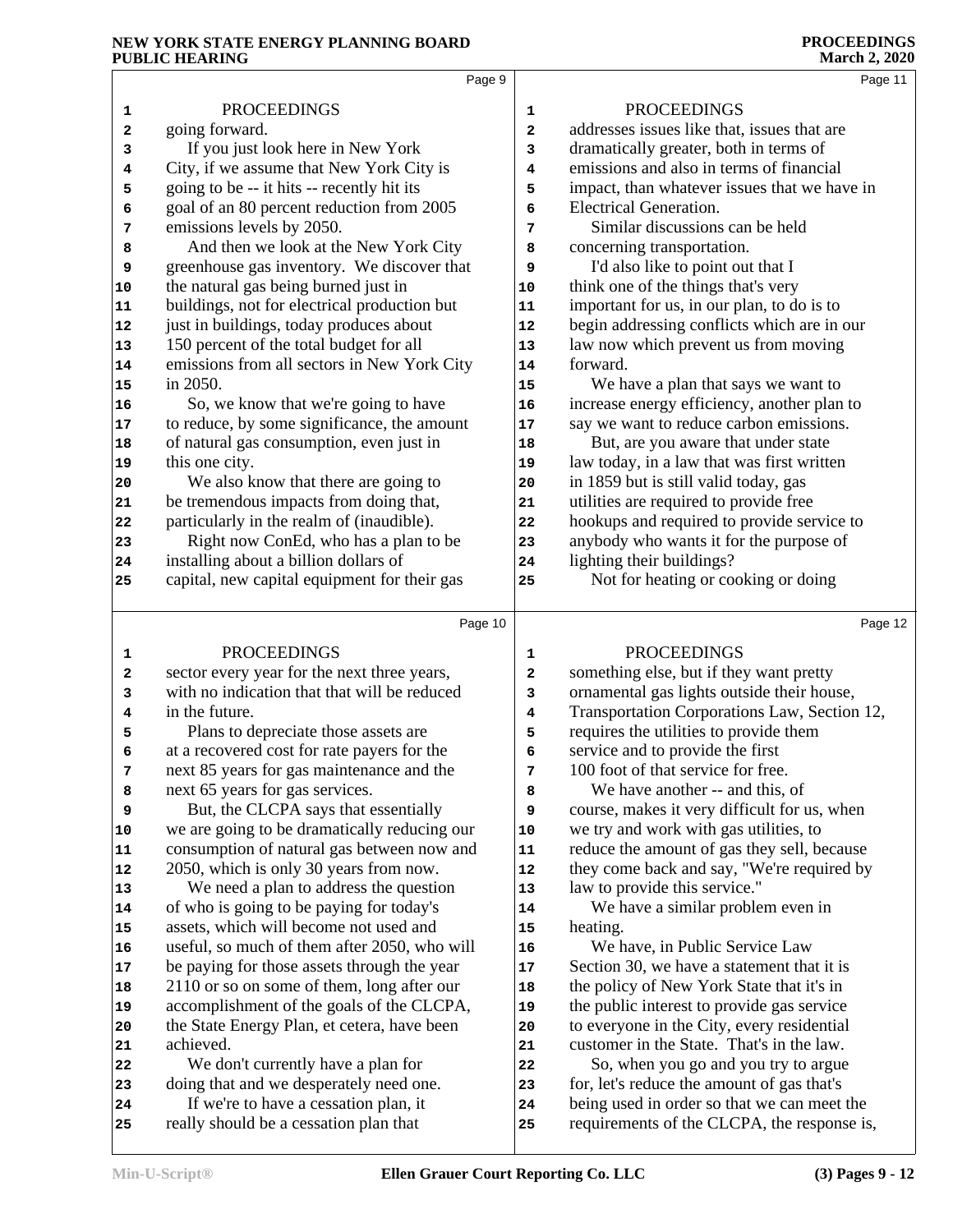|    | Page 13                                      |             | Page 15                                      |
|----|----------------------------------------------|-------------|----------------------------------------------|
| 1  | <b>PROCEEDINGS</b>                           | $\mathbf 1$ | <b>PROCEEDINGS</b>                           |
| 2  | "The law said it is in the public interest   | 2           | But, I think we do need to get our           |
| 3  | and requires us to do so."                   | 3           | priorities straight here. Electricity is     |
| 4  | Section 31 of the Public Service Law         | 4           | not the number one problem in this State.    |
| 5  | says that for non-lighting purposes -- a     | 5           | If anything, our goal should be to           |
| 6  | little bit less controversial -- heating and | 6           | dramatically increase our consumption of     |
| 7  | cooking and such, once again, there is an    | 7           | electricity to beneficial electrification    |
| 8  | obligation to serve. The utilities must      | 8           | programs, electric vehicles, heat pumps,     |
| 9  | provide service as long as the PSC hasn't    | 9           | induction cooking, et cetera.                |
| 10 | declared that it would be (inaudible).       | 10          | And while we're in the process of            |
| 11 | And they must provide the first              | 11          | figuring out how to go through a managed     |
| 12 | 100 feet of that service for free for anyone | 12          | process of decapitalization of gas assets    |
| 13 | who wants it.                                | 13          | and how we figure out how to rationally      |
| 14 | The Public Service Commission, in its        | 14          | convert our existing internal combustion     |
| 15 | regulations, Section 203, went beyond the    | 15          | engine and diesel transportation to          |
| 16 | law and said that, for residential customers | 16          | electricity, that will probably mean we have |
| 17 | who want heating service, that they can have | $17\,$      | to double the amount of the capacity that we |
| 18 | 200 feet of free pipe; 100 feet of main plus | 18          | need to deliver by 2050 and certainly        |
| 19 | 100 feet of service line.                    | 19          | increase the amount of electrical            |
| 20 | I can go on for a long time, but I           | 20          | production.                                  |
| 21 | only have a few minutes here.                | 21          | But, as it stands today, you know, we        |
| 22 | So, I can go on for a long time              | 22          | could even get dramatic reductions in        |
| 23 | pointing out the various things in our law   | 23          | emissions if we -- if we were able to adopt  |
| 24 | today that essentially conflict with the     | 24          | beneficial electrification in transportation |
| 25 | goals of the CLCPA and with the goals of the | 25          | (inaudible), even while leaving our electric |
|    |                                              |             |                                              |
|    | Page 14                                      |             | Page 16                                      |
| 1  | <b>PROCEEDINGS</b>                           | 1           | <b>PROCEEDINGS</b>                           |
| 2  | Energy Plan in the State.                    | 2           | system emissions at the same level they are  |
| 3  | My hope is that what we'll be able to        | 3           | today. Obviously that's not ideal, but it    |
| 4  | do is be able to address these issues in a   | 4           | would be good to give us some dramatic       |
| 5  | rational process.                            | 5           | improvement.                                 |
| 6  | And for instance, we need to figure          | 6           | So, let's please focus more on               |
| 7  | out, how do we do a process of managed       | 7           | transportation and heating in the future.    |
| 8  | decapitalization among the -- of the gas     | 8           | Thank you very much for the good work you've |
| 9  | assets and then hopefully some sort of a     | 9           | been doing.                                  |
| 10 | recapitalization, preferably as -- for       | ${\bf 10}$  | MS. BARTON: Thank you for your               |
| 11 | New York City, preferably around (inaudible) | ${\bf 11}$  | comments.                                    |
| 12 | and heating systems, so that we can keep     | ${\bf 12}$  | Is there anyone else who would like to       |
| 13 | those businesses going?                      | 13          | provide comments at this time?               |
| 14 | I know I've probably taken more than         | 14          | Recognizing that it is early in the          |
| 15 | my time. Sorry if I've held anyone else up.  | 15          | time allotted for the hearing, we'll maybe   |
| 16 | But, you know, I think, you know, it's       | 16          | take a brief break to see if other speakers  |
| 17 | great progress we're making. I want to       | 17          | do show up at a time to present public       |
| 18 | repeat that I think New York State is a      | 18          | statements.                                  |
| 19 | leader in this space.                        | 19          | So, thank you again for your comments        |
| 20 | It's fun, by the way, to see                 | 20          | and we'll take a brief break while we await  |
| 21 | California copying us. The PUC in            | 21          | any other public commenters. Thank you.      |
| 22 | California recently did on some things.      | 22          | MR. RHODES: Thank you.                       |
| 23 | And I'd like to, you know, once again,       | 23          | (Recess taken.)                              |
| 24 | thank NYSERDA and the Public Service         | 24          | MS. BARTON: So, good afternoon again.        |
| 25 | Commission.                                  | 25          | And we'll reconvene to hear additional       |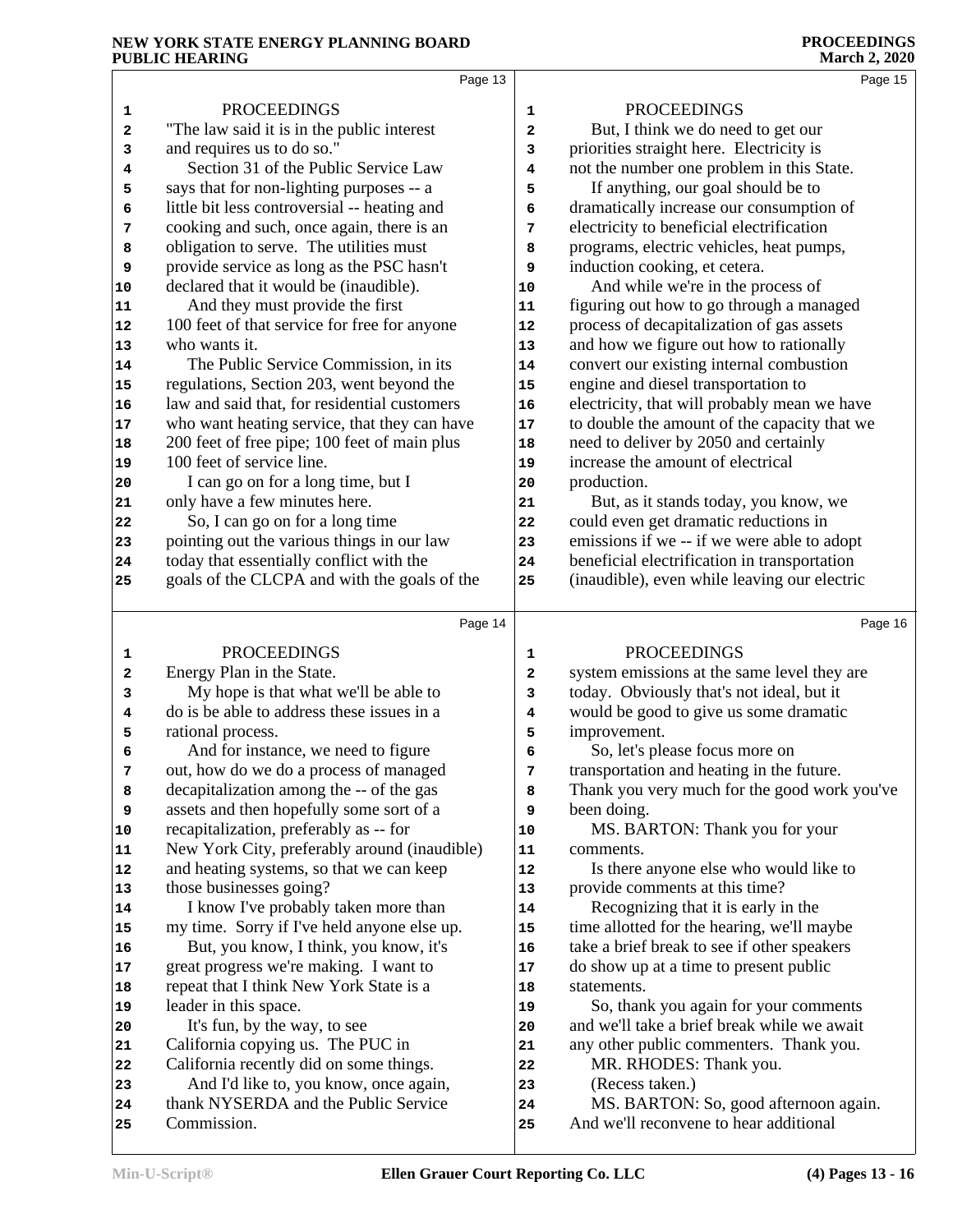|            | Page 17                                                                            |              | Page 19                                                                            |  |
|------------|------------------------------------------------------------------------------------|--------------|------------------------------------------------------------------------------------|--|
| 1          | <b>PROCEEDINGS</b>                                                                 | 1            | <b>PROCEEDINGS</b>                                                                 |  |
| 2          | public statements or at least one additional                                       | $\mathbf{z}$ | to us as a society: How do we participate                                          |  |
| 3          | public statement. And I'll begin by calling                                        | 3            | in this process, how do we prevent such a                                          |  |
| 4          | individual names.                                                                  | 4            | thing from happening, what are the ways that                                       |  |
| 5          | And just a reminder for those of you                                               | 5            | we can influence the decision makers to                                            |  |
| 6          | that arrived recently, please come up to the                                       | 6            | prevent such things from happening?                                                |  |
| 7          | microphone to present your comments and                                            | 7            | That's basically -- I don't have the                                               |  |
| 8          | identify yourself for the record.                                                  | 8            | answers to all this, but I would like to                                           |  |
| 9          | There's a court reporter who will be                                               | 9            | know. Thank you.                                                                   |  |
| 10         | recording and transcribing everything that's                                       | 10           | MS. BARTON: Thank you, Mr. Sen, for                                                |  |
| ${\bf 11}$ | said today, so please speak clearly so that                                        | ${\bf 11}$   | your comments. And they'll be included in                                          |  |
| 12         | she can understand you.                                                            | 12           | what is presented to the Energy Planning                                           |  |
| 13         | And this is a public statement                                                     | 13           | Board.                                                                             |  |
| 14         | hearing. The Planning Board will not be                                            | 14           | MR. RHODES: Can I just ask for the                                                 |  |
| 15         | answering questions, but may ask clarifying                                        | 15           | record, do we have your email?                                                     |  |
| 16         | questions of presenters.                                                           | 16           | THE WITNESS: I gave it.                                                            |  |
| 17         | And with that, I'm pleased to welcome                                              | 17           | MR. RHODES: Thank you.                                                             |  |
| 18         | the next person who has requested to speak,                                        | 18           | MS. BARTON: Thank you for making the                                               |  |
| 19         | Isuru Sen from Radiant Value. And I hope I                                         | 19           | time to attend and provide your comments.                                          |  |
| 20         | pronounced your name correctly; if not, you                                        | 20           | We will, once again, take a brief                                                  |  |
| 21         | can correct us as part of your comments.                                           | 21           | recess while we await any other members of                                         |  |
| 22         | MR. SEN: Thank you. Yeah, you did                                                  | 22           | the public who wish to attend and present.                                         |  |
| 23         | get the name right, Isuru Sen. I'm with                                            | 23           | Thank you.                                                                         |  |
| ${\bf 24}$ | Radiant Value Management, we are an                                                | 24           | (Recess taken.)                                                                    |  |
| 25         | (inaudible) investment firm.                                                       | 25           | MS. BARTON: Good afternoon again,                                                  |  |
|            |                                                                                    |              |                                                                                    |  |
|            |                                                                                    |              |                                                                                    |  |
|            | Page 18                                                                            |              | Page 20                                                                            |  |
|            |                                                                                    |              |                                                                                    |  |
| 1          | <b>PROCEEDINGS</b>                                                                 | 1            | <b>PROCEEDINGS</b>                                                                 |  |
| 2          | Most of my work has been on global                                                 | 2            | everyone, and thank you for your                                                   |  |
| 3          | energy systems, not specifically to                                                | 3            | participation in today's hearing.                                                  |  |
| 4          | New York, but I have started being more and                                        | 4            | We have not received interest from any                                             |  |
| 5          | more interested in studying what's happening                                       | 5            | other speakers in presenting comments today,                                       |  |
| 6          | in the New York State area.                                                        | 6<br>7       | either as notified in advance or in person                                         |  |
| 7          | And this is a question, maybe not                                                  | 8            | here today.                                                                        |  |
| 8<br>9     | necessarily for you, but for us as a whole<br>in the New York area.                | 9            | We've had two commenters and held the                                              |  |
|            |                                                                                    | 10           | hearing open for roughly an hour and ten<br>minutes.                               |  |
| 10<br>11   | Obviously the rules of New York City<br>are nation leading and it's an honor to be | 11           |                                                                                    |  |
| 12         | working towards that to our capacities.                                            | 12           | So, seeing no other further interest<br>in presenting, we will plan to adjourn the |  |
| 13         | This is a realization, possibly a late                                             | 13           | public statement hearing, however noting                                           |  |
| 14         | realization on my part, that 80 percent of                                         | 14           | that we will accept written comments until                                         |  |
| 15         | our Downstate electricity comes from                                               | 15           | next week on Monday, March 9th, and that                                           |  |
| 16         | Indian Point power plant, and that is                                              | 16           | written comments are equally acceptable for                                        |  |
| 17         | getting shut down for this year and next                                           | 17           | participation in this process as oral                                              |  |
| 18         | year.                                                                              | 18           | comments are.                                                                      |  |
| 19         | And my understanding of all of that,                                               | 19           | So, with that and on behalf of the                                                 |  |
| 20         | it would be -- the difference would be made                                        | 20           | State Energy Planning Board, I want to thank                                       |  |
| 21         | up with clean renewable electricity, but at                                        | 21           | everyone for being with us today.                                                  |  |
| 22         | least for the first part that's getting shut                                       | 22           | And again, if you have any written                                                 |  |
| 23         | down next month, 100 percent being replaced                                        | 23           | comments to submit in addition to oral                                             |  |
| 24         | by methane gas electricity.                                                        | 24           | comments, please feel free to do so at                                             |  |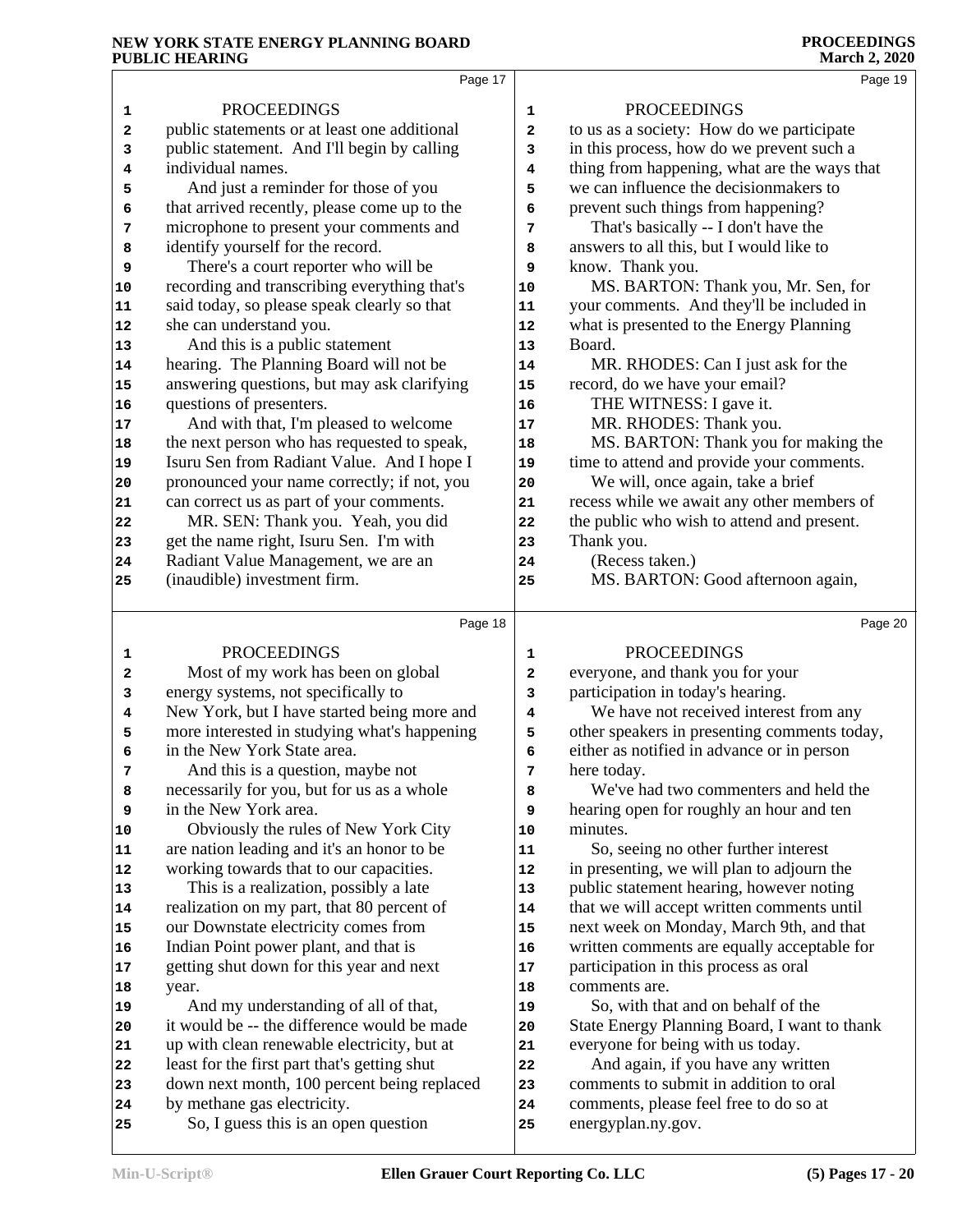|                         | Page 21                                         |
|-------------------------|-------------------------------------------------|
| 1                       | <b>PROCEEDINGS</b>                              |
| $\overline{\mathbf{2}}$ | All right. With that we will adjourn            |
| 3                       | the hearing. Thank you very much.               |
| 4                       | (Time noted: 4:08 p.m.)                         |
|                         |                                                 |
| 5                       |                                                 |
| 6                       |                                                 |
| 7                       |                                                 |
| 8                       |                                                 |
| 9                       |                                                 |
| 10                      |                                                 |
| 11                      |                                                 |
| 12                      |                                                 |
| 13                      |                                                 |
| 14                      |                                                 |
| 15                      |                                                 |
| 16                      |                                                 |
| 17                      |                                                 |
| 18                      |                                                 |
| 19<br>20                |                                                 |
| 21                      |                                                 |
| 22                      |                                                 |
| 23                      |                                                 |
| 24                      |                                                 |
| 25                      |                                                 |
|                         |                                                 |
|                         |                                                 |
|                         |                                                 |
|                         | Page 22                                         |
| 1                       | CERTIFICATE                                     |
| 2                       |                                                 |
| 3                       | STATE OF NEW YORK<br>$\lambda$                  |
| 4                       | $:$ SS                                          |
| 5                       | COUNTY OF NEW YORK<br>$\lambda$                 |
| 6                       |                                                 |
| 7                       | I, TONI FREEMAN GREENE, a Notary                |
| 8                       | Public within and for the State of New York, do |
| 9                       | hereby certify that the within is a true and    |
| 10                      | accurate transcript of the proceedings taken on |
| 11                      | March 2, 2020.                                  |
| 12                      | I further certify that I am not                 |
| 13                      | related to any of the parties to this action by |
| 14                      | blood or marriage and that I am in no way       |
| 15                      | interested in the outcome of this matter.       |
| 16                      | IN WITNESS WHEREOF, I have hereunto             |
| 17                      | set my hand this 11th day of March, 2020.       |
| 18                      |                                                 |
| 19                      |                                                 |
| 20                      |                                                 |
| 21                      |                                                 |
| 22                      |                                                 |
| 23                      |                                                 |
| 24                      |                                                 |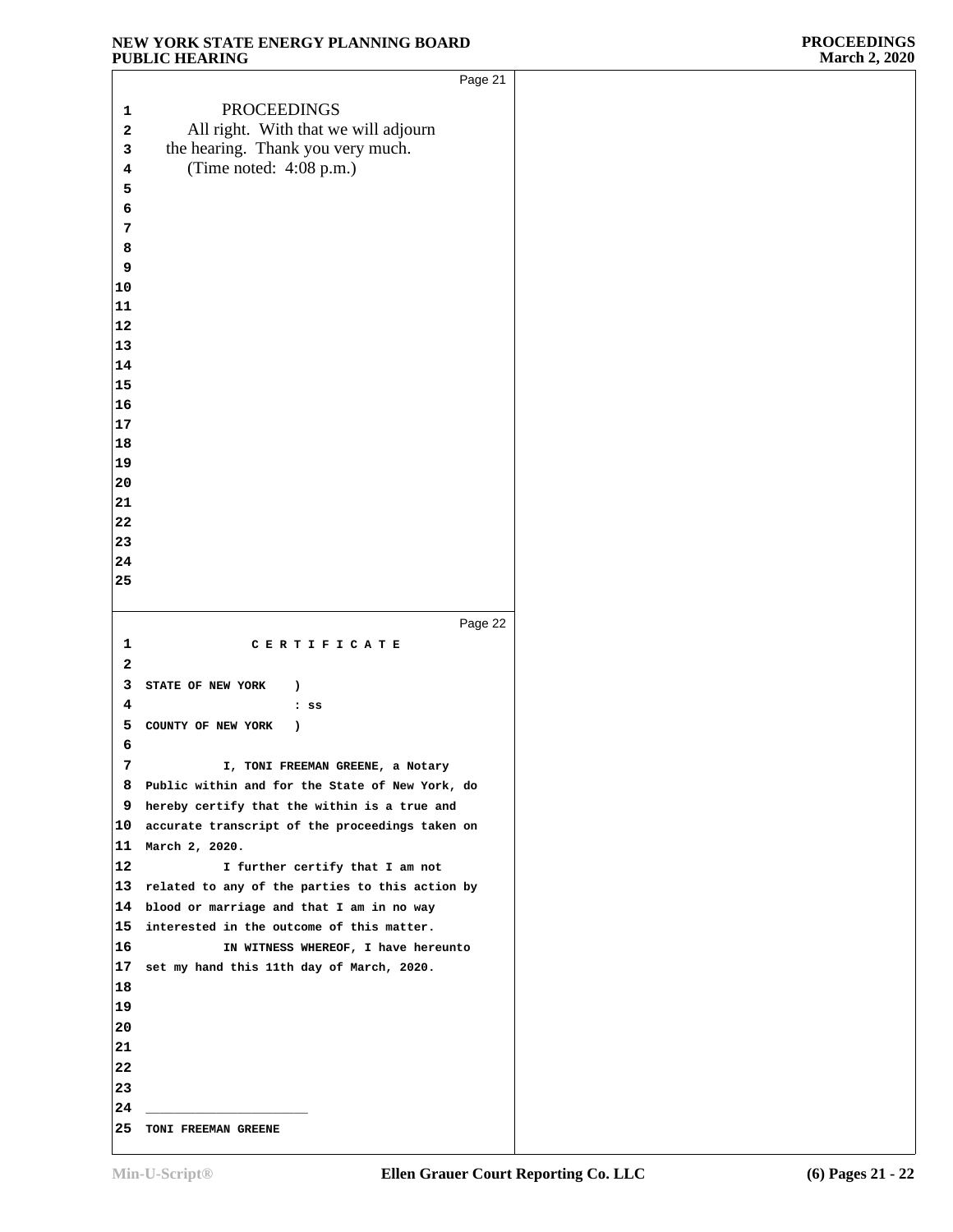#### **PROCEEDINGS March 2, 2020**

|                                | 14:8                 | 4:5                  | 12:20;14:11;18:10    | 15:14                 |
|--------------------------------|----------------------|----------------------|----------------------|-----------------------|
| $\mathbf A$                    | amongst $(2)$        | Bob(2)               | clarifying (1)       | cooking (3)           |
|                                | 4:11,23              | 6:15,18              | 17:15                | 11:25;13:7;15:9       |
| able $(3)$                     | amount(5)            | both $(1)$           | CLCPA(5)             | copied $(1)$          |
| 14:3,4;15:23                   | 9:17;12:11,23;15:17, | 11:3                 | 7:12;10:9,19;12:25;  | 7:13                  |
| accept(2)                      | 19                   | break $(2)$          | 13:25                | copying $(1)$         |
| 3:22;20:14                     | appreciate $(1)$     | 16:16,20             | Clean $(5)$          | 14:21                 |
| acceptable(1)                  | 3:19                 | brief (3)            | 4:17,19;5:2,14;18:21 | Corporations (1)      |
| 20:16                          | area(2)              | 16:16,20;19:20       | clear $(1)$          | 12:4                  |
|                                | 18:6,9               | budget(1)            | 8:4                  | correctly (1)         |
| accepted (1)                   | argue(1)             | 9:13                 | clearly $(3)$        | 17:20                 |
| 5:19                           | 12:22                | Building (1)         | 6:9,10;17:11         | cost(1)               |
| accomplishment (1)             | around (1)           | 3:18                 | Climate (6)          | 10:6                  |
| 10:19                          | 14:11                | buildings $(3)$      | 4:8,11,12,17,18;5:3  | course $(2)$          |
| achieved (1)                   | arrived $(1)$        | 9:11,12;11:24        | $\text{coal}(1)$     | 3:19;12:9             |
| 10:21                          | 17:6                 | burned $(1)$         | 8:5                  | court (2)             |
| Act $(4)$                      |                      | 9:10                 |                      |                       |
| 4:9,11,18;5:3                  | assets $(5)$         |                      | combustion (1)       | 6:6;17:9              |
| activities (1)                 | 10:5,15,17;14:9;     | businesses (1)       | 15:14                | Cuomo $(1)$           |
| 7:9                            | 15:12                | 14:13                | commenters (2)       | 4:10                  |
| addition (1)                   | assist $(1)$         |                      | 16:21;20:8           | currently $(1)$       |
| 20:23                          | 5:12                 | $\mathbf C$          | comments (18)        | 10:22                 |
| <b>Additional (3)</b>          | associated (1)       |                      | 3:23;5:15,18;6:12,   | $\text{customer} (1)$ |
| 5:20;16:25;17:2                | 7:7                  | California (2)       | 16;16:11,13,19;17:7, | 12:21                 |
| address $(3)$                  | assume $(1)$         | 14:21,22             | 21;19:11,19;20:5,14, | customers (1)         |
| 8:19;10:13;14:4                | 9:4                  | call(2)              | 16, 18, 23, 24       | 13:16                 |
| addresses (2)                  | attend $(2)$         | 3:3;6:14             | Commission (5)       |                       |
| 7:24;11:2                      | 19:19,22             | called (1)           | 3:12;5:8;6:25;13:14; | D                     |
|                                | <b>Authority (1)</b> | 6:3                  | 14:25                |                       |
| addressing $(2)$               | 3:8                  | calling $(2)$        | communities (1)      | days $(1)$            |
| 7:16;11:12                     | await $(2)$          | 5:24;17:3            | 5:12                 | 8:9                   |
| adjourn $(2)$                  | 16:20;19:21          | can (12)             | Community (1)        | decapitalization (2)  |
| 20:12;21:2                     | aware $(1)$          | 5:20;6:9;11:7;12:24; | 4:9                  | 14:8;15:12            |
| $\text{adopt}(3)$              | 11:18                |                      |                      |                       |
| 5:7,17;15:23                   |                      | 13:17,20,22;14:12;   | concern $(1)$        | decisionmakers (1)    |
| adopted $(1)$                  |                      | 17:12,21;19:5,14     | 7:22                 | 19:5                  |
| 5:2                            | B                    | candidate (1)        | concerned (1)        | declared(1)           |
| advance $(1)$                  |                      | 6:21                 | 7:19                 | 13:10                 |
| 20:6                           | back $(1)$           | capacities (1)       | concerning $(1)$     | deliver $(1)$         |
| advancing (1)                  | 12:12                | 18:12                | 11:8                 | 15:18                 |
| 4:20                           | <b>BARTON</b> (7)    | capacity (1)         | ConEd $(1)$          | depreciate (1)        |
| advocate (1)                   | 3:2,6;16:10,24;      | 15:17                | 9:23                 | 10:5                  |
| 6:20                           | 19:10,18,25          | capital (2)          | conflict (1)         | designed $(1)$        |
| afternoon $(3)$                | basically (1)        | 9:25,25              | 13:24                | 5:12                  |
| 3:5;16:24;19:25                | 19:7                 | carbon(1)            | conflicts (1)        | desperately (1)       |
| again (7)                      | become $(1)$         | 11:17                | 11:12                | 10:23                 |
| 13:7;14:23;16:19,24;           | 10:15                | center $(1)$         | Congress (1)         | detailed (1)          |
| 19:20,25;20:22                 | begin $(3)$          | 6:4                  | 6:21                 | 8:18                  |
|                                | 5:23;11:12;17:3      | central(1)           | Congressional (1)    | details(1)            |
| Alicia (1)                     | beginning $(1)$      | 4:18                 | 6:22                 | 5:20                  |
| 3:6                            | 7:15                 | CEO(1)               | consider (1)         | Development (2)       |
| allotted (1)                   | behalf $(1)$         | 3:6                  | 5:8                  | 3:8;4:7               |
| 16:15                          | 20:19                | certainly (1)        | consideration (3)    | diesel $(1)$          |
| alone $(1)$                    | beneficial (3)       | 15:18                | 4:6,25;5:6           | 15:15                 |
| 8:10                           |                      | <b>Cessation (5)</b> |                      | difference (1)        |
| ambitious (1)                  | 6:20;15:7,24         |                      | considered (1)       |                       |
| 4:12                           | beyond $(1)$         | 5:11;7:17,23;10:24,  | 5:16                 | 18:20                 |
| amending $(1)$                 | 13:15                | 25                   | consumption $(3)$    | difficult $(1)$       |
| 4:6                            | billion $(1)$        | cetera $(2)$         | 9:18;10:11;15:6      | 12:9                  |
| Amendment (5)                  | 9:24                 | 10:20;15:9           | contributes $(1)$    | direction $(1)$       |
| 3:23,25;4:25;5:6,18            | bit(2)               | Chair $(3)$          | 8:6                  | 5:7                   |
| amendments $(1)$               | 7:19:13:6            | 3:2,9,12             | controversial (1)    | discover(1)           |
| 7:14                           | Board (8)            | changes $(1)$        | 13:6                 | 9:9                   |
| amends $(1)$                   | 3:3,10,13,15;5:16;   | 4:22                 | conventional (1)     | discussions (1)       |
| 4:16                           | 17:14;19:13;20:20    | City(9)              | 5:13                 | 11:7                  |
| $\mathbf{among}\left(1\right)$ | Board's $(1)$        | 6:19;9:4,4,8,14,19;  | convert $(1)$        | District (1)          |
|                                |                      |                      |                      |                       |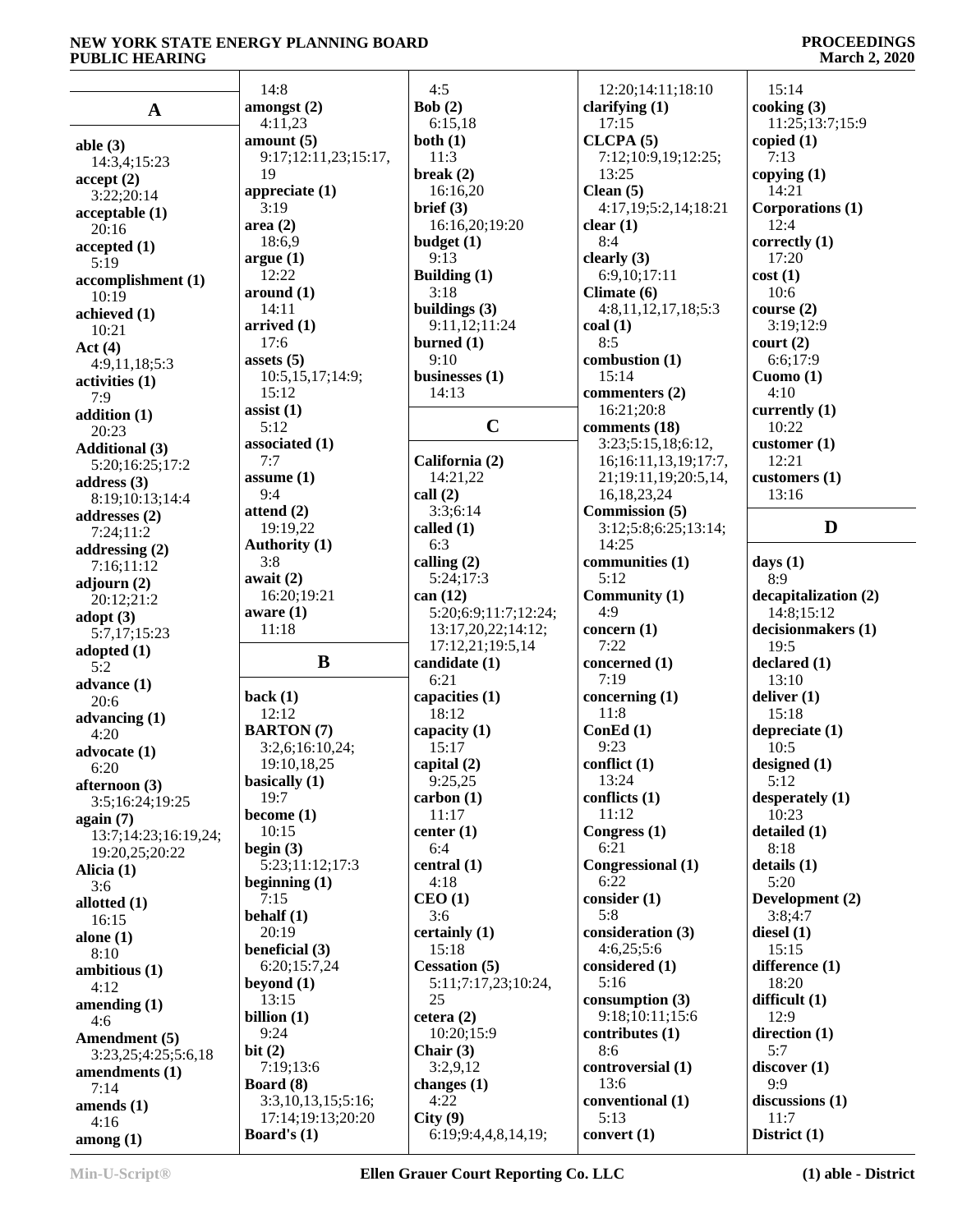| 6:22                                               | equally $(1)$        | 8:20                          | Hello (1)              | 8:25                            |
|----------------------------------------------------|----------------------|-------------------------------|------------------------|---------------------------------|
| dollars $(1)$                                      | 20:16                | fun $(1)$                     | 6:17                   | influence (1)                   |
| 9:24                                               | equipment $(1)$      | 14:20                         | hereby $(1)$           | 19:5                            |
| done $(2)$                                         | 9:25                 | funding $(1)$                 | 3:3                    | installing $(1)$                |
| 7:20,21                                            | essentially (4)      | 5:10                          | hit $(1)$              | 9:24                            |
| double(1)                                          | 7:12;8:16;10:9;      | further $(2)$                 | 9:5                    | instance (4)                    |
| 15:17                                              | 13:24                | 4:19;20:11                    | hits $(1)$             | 7:22;8:5,23;14:6                |
| down $(3)$                                         | establish $(1)$      | future $(2)$                  | 9:5                    | integrated (1)                  |
| 8:6;18:17,23                                       | 5:9                  | 10:4;16:7                     | honor $(1)$            | 5:4                             |
| Downstate (1)                                      | established (1)      |                               | 18:11                  | interest (4)                    |
| 18:15                                              | 5:3                  | G                             | hookups $(1)$          | 12:19;13:2;20:4,11              |
| Draft $(3)$                                        | et(2)                |                               | 11:22                  | interested (1)                  |
| 3:23,25;5:17                                       | 10:20;15:9           | gas (19)                      | hope $(2)$             | 18:5                            |
| dramatic $(2)$                                     | evaluates (1)        | 4:15;8:8,12;9:9,10,           | 14:3;17:19             | internal $(1)$                  |
| 15:22;16:4                                         | 5:17                 | 18,25;10:7,8,11;11:20;        | hopefully $(1)$        | 15:14                           |
| dramatically (3)                                   | even $(4)$           | 12:3, 10, 11, 19, 23; 14:8;   | 14:9                   | into $(3)$                      |
| 10:10;11:3;15:6                                    | 9:18;12:14;15:22,25  | 15:12;18:24                   | host $(1)$             | 4:9:5:4:7:13                    |
|                                                    | everyone $(4)$       | gave(1)                       | 3:21                   | inventory $(1)$                 |
| E                                                  | 3:5;12:20;20:2,21    | 19:16                         | hosted $(1)$           | 9:9                             |
|                                                    | <b>Exchange</b> (1)  | Generation (6)                | 3:17                   | invested $(1)$                  |
| early $(1)$                                        | 3:18                 | 4:23;5:10;7:18,23;            | hosting $(1)$          | 3:16                            |
| 16:14                                              | existing $(2)$       | 8:6;11:6                      | 5:13                   | investment (1)                  |
| economy $(1)$                                      | 5:5;15:14            | global(1)                     | hour $(1)$             | 17:25                           |
| 4:13                                               |                      | 18:2                          | 20:9                   | issues $(5)$                    |
| economy-wide (1)                                   | F                    | goal(2)                       | house $(1)$            | 7:6;11:2,2,5;14:4               |
| 4:14                                               |                      | 9:6;15:5                      | 12:3                   | Isuru $(2)$                     |
| <b>Efficiency</b> (2)                              | Facility (1)         | $\text{goals}$ (6)            | housing $(1)$          | 17:19,23                        |
| 7:8;11:16                                          | 5:10                 | 4:19,20;5:3;10:19;            | 8:21                   |                                 |
| either $(1)$                                       | far $(1)$            | 13:25,25                      |                        | ${\bf J}$                       |
| 20:6                                               | 6:12                 | good (7)                      | I                      |                                 |
|                                                    |                      |                               |                        |                                 |
| Electric (4)                                       | feel $(1)$           | 3:5;7:14;8:14;16:4,8,         |                        | January $(2)$                   |
| 4:22;5:10;15:8,25                                  | 20:24                | 24;19:25                      | ideal (1)              | 4:2,4                           |
| electrical (6)                                     | feet $(4)$           | Governor (1)                  | 16:3                   | John(1)                         |
| 7:17,23;8:6;9:11;                                  | 13:12,18,18,19       | 4:10                          | identify $(1)$         | 3:12                            |
| 11:6;15:19                                         | few $(1)$            | $gr(3)$                       | 17:8                   | joined $(1)$                    |
| electricity (7)                                    | 13:21                | 6:25;7:11;14:17               | impact(1)              | 3:11                            |
| 8:12;15:3,7,16;                                    | figure $(2)$         | greater(1)                    | 11:5                   |                                 |
| 18:15,21,24                                        | 14:6;15:13           | 11:3                          | impacts (4)            | $\mathbf K$                     |
| electrification (3)                                | figuring $(2)$       | greenhouse (4)                | 7:16;8:19,25;9:21      |                                 |
| 6:20;15:7,24                                       | 8:18;15:11           | 4:15;8:8,12;9:9               | important $(2)$        |                                 |
| else $(3)$                                         | financial $(1)$      |                               |                        | keep(1)                         |
|                                                    |                      | guess(1)                      | 6:8;11:11              | 14:12                           |
| 12:2;14:15;16:12                                   | 11:4                 | 18:25                         | improvement (1)        | key(1)                          |
| email $(1)$                                        | firm(1)              | guests $(1)$                  | 16:5                   | 8:17                            |
| 19:15                                              | 17:25                | 3:19                          | inaudible (7)          | $\boldsymbol{\text{kinds}}$ (1) |
| emissions (10)                                     | first $(4)$          | gays(2)                       | 4:16,23;9:22;13:10;    | 7:17                            |
| 4:15;7:10;8:8,12;9:7,                              | 11:19;12:6;13:11;    | 6:25;7:20                     | 14:11;15:25;17:25      |                                 |
| 14;11:4,17;15:23;16:2                              | 18:22                |                               | included $(1)$         | L                               |
| enacted $(1)$                                      | focus $(1)$          | H                             | 19:11                  |                                 |
| 4:12                                               | 16:6                 |                               | increase $(3)$         | landmark (1)                    |
| enactment $(1)$                                    | foot $(1)$           | happening $(3)$               | 11:16;15:6,19          | 4:7                             |
| 4:8                                                | 12:7                 | 18:5;19:4,6                   | Indian $(1)$           |                                 |
| Energy $(24)$                                      | forward (2)          |                               | 18:16                  | larger $(1)$<br>8:2             |
| 3:3,7,9,13,18,24;4:6,                              | 9:2;11:14            | hear $(2)$<br>6:9:16:25       | indicated (1)          | late $(1)$                      |
|                                                    | fossil $(1)$         |                               | 5:25                   | 18:13                           |
| 17, 19, 20; 5: 3, 5, 14, 16,<br>21;7:6,8,13;10:20; | 8:20                 | hearing $(9)$                 | indication $(1)$       | law(12)                         |
|                                                    |                      | 3:22;4:3;5:23;16:15;          | 10:3                   |                                 |
| 11:16;14:2;18:3;19:12;                             | found $(1)$          | 17:14;20:3,9,13;21:3          |                        | 4:9;11:13,19,19;                |
| 20:20                                              | 5:20                 | heat $(1)$                    | individual (3)         | 12:4, 13, 16, 21; 13:2, 4,      |
| energyplannygov (2)                                | frankly $(2)$        | 15:8                          | 6:13,14;17:4           | 16,23                           |
| 5:22;20:25                                         | 7:21,24              | heating $(8)$                 | individuals (1)        | leader $(1)$                    |
| engine $(1)$                                       | free $(5)$           | 8:10,24;11:25;12:15;          | 5:25                   | 14:19                           |
| 15:15                                              | 11:21;12:7;13:12,18; | 13:6,17;14:12;16:7            | induction $(1)$        | Leadership (3)                  |
| ensure $(1)$<br>5:4                                | 20:24<br>fuel $(1)$  | held $(3)$<br>11:7;14:15;20:8 | 15:9<br>industry $(1)$ | 4:8,17;7:5<br>leading $(1)$     |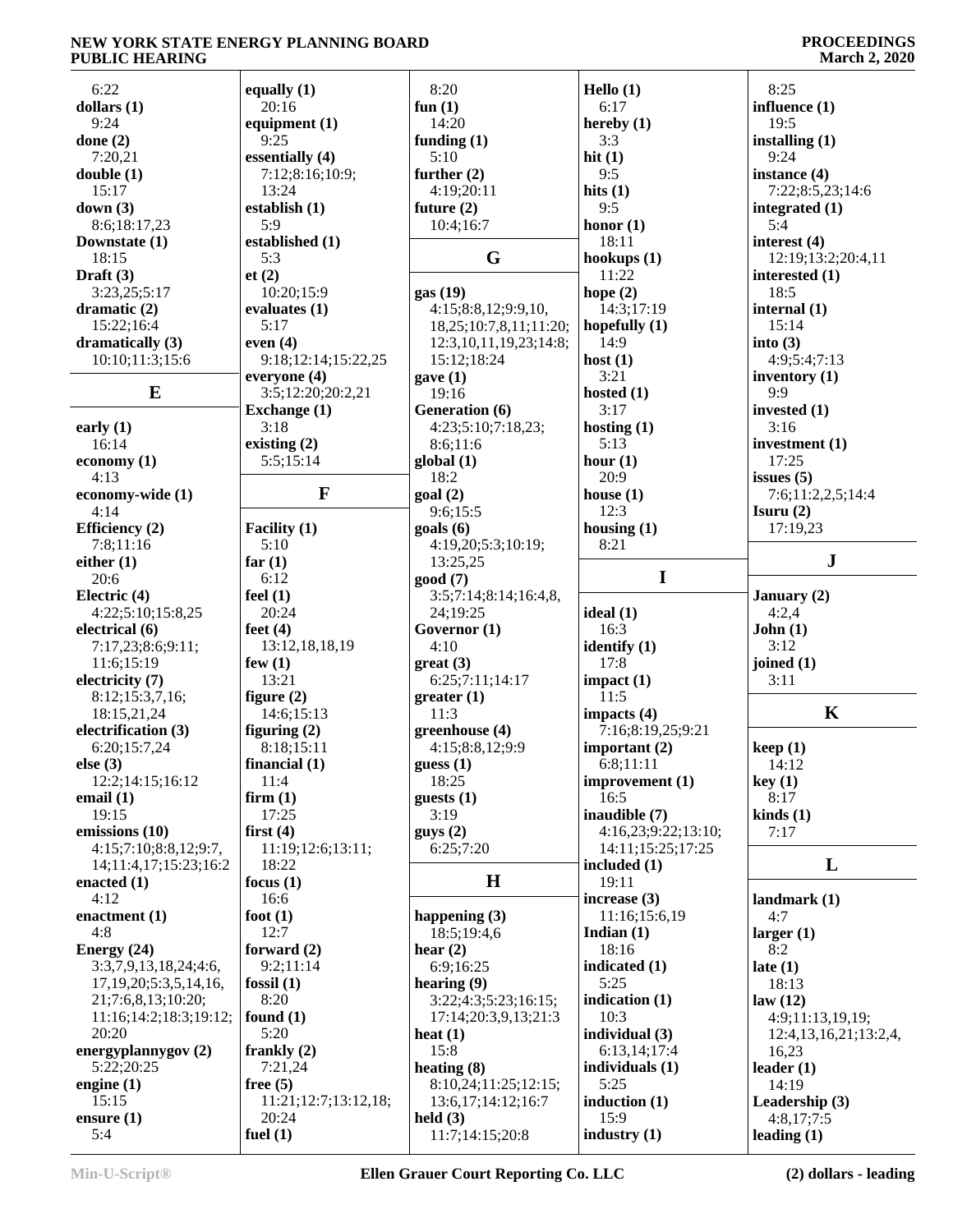#### **PROCEEDINGS March 2, 2020**

| 18:11                   | 6:4;17:7                        | 3:8;6:24;8:3;14:24                           | Planning (9)                      | 4:1;5:1;6:1;7:1;8:1;     |
|-------------------------|---------------------------------|----------------------------------------------|-----------------------------------|--------------------------|
| least $(3)$             | minutes $(2)$                   |                                              | 3:3,10,13,15;4:5;                 | 9:1;10:1;11:1;12:1;      |
| 8:11;17:2;18:22         | 13:21;20:10                     | $\mathbf 0$                                  | 5:16;17:14;19:12;                 | 13:1;14:1;15:1;16:1;     |
| leaving $(1)$           | <b>Mitigation (1)</b>           |                                              | 20:20                             | 17:1;18:1;19:1;20:1;     |
|                         |                                 |                                              |                                   |                          |
| 15:25                   | 5:11                            | obligation (1)                               | plans $(4)$                       | 21:1                     |
| less(3)                 | Monday (1)                      | 13:8                                         | 5:13;7:7;8:18;10:5                | process(7)               |
| 4:13;8:7;13:6           | 20:15                           | Obviously (2)                                | plant(1)                          | 3:16;14:5,7;15:10,       |
| level $(1)$             | month $(1)$                     | 16:3;18:10                                   | 18:16                             | 12;19:3;20:17            |
| 16:2                    | 18:23                           | off(1)                                       | plants $(1)$                      | produce (1)              |
| levels $(1)$            | more $(5)$                      | 6:23                                         | 8:5                               | 8:11                     |
| 9:7                     | 7:21;14:14;16:6;                | once $(3)$                                   | please $(6)$                      | produces(1)              |
|                         |                                 |                                              |                                   |                          |
| lighting $(1)$          | 18:4,5                          | 13:7;14:23;19:20                             | 6:3,15;16:6;17:6,11;              | 9:12                     |
| 11:24                   | most(2)                         | one $(6)$                                    | 20:24                             | production $(2)$         |
| lights $(1)$            | 4:12;18:2                       | 6:12;9:19;10:23;                             | pleased (1)                       | 9:11;15:20               |
| 12:3                    | motion(1)                       | 11:10;15:4;17:2                              | 17:17                             | Program $(1)$            |
| line $(1)$              | 4:21                            | only $(3)$                                   | plus(1)                           | 5:11                     |
| 13:19                   | moving $(1)$                    | 6:12;10:12;13:21                             | 13:18                             | programs(1)              |
| little $(1)$            | 11:13                           |                                              | pm(1)                             | 15:8                     |
|                         |                                 | open $(3)$                                   |                                   |                          |
| 13:6                    | much(7)                         | 6:11;18:25;20:9                              | 21:4                              | progress <sub>1</sub> )  |
| long(4)                 | 3:18;7:25;8:11,15;              | oral(2)                                      | point $(2)$                       | 14:17                    |
| 10:18;13:9,20,22        | 10:16:16:8:21:3                 | 20:17,23                                     | 11:9;18:16                        | pronounced $(1)$         |
| look $(2)$              | must(2)                         | order(3)                                     | pointing $(1)$                    | 17:20                    |
| 9:3,8                   | 13:8,11                         | 3:4;8:7;12:24                                | 13:23                             | Protection (1)           |
| lot(3)                  |                                 | ornamental (1)                               | policies (1)                      | 4:9                      |
| 7:5,20,21               | N                               | 12:3                                         | 4:12                              | provide(13)              |
|                         |                                 |                                              |                                   |                          |
|                         |                                 | others $(1)$                                 | policy(1)                         | 6:5,7,15;11:21,22;       |
| M                       | name $(6)$                      | 8:3                                          | 12:18                             | 12:5,6,13,19;13:9,11;    |
|                         | 3:5;5:24;6:3,17;                | out $(7)$                                    | position $(1)$                    | 16:13;19:19              |
| main(1)                 | 17:20,23                        | 4:21;8:18;11:9;                              | 7:5                               | provided (1)             |
| 13:18                   | names $(2)$                     | 13:23;14:7;15:11,13                          | possibly $(1)$                    | 5:15                     |
| maintenance (1)         | 5:24;17:4                       | outside (1)                                  | 18:13                             | PSC(2)                   |
| 10:7                    | nation $(1)$                    | 12:3                                         | power $(2)$                       | 7:8;13:9                 |
|                         |                                 |                                              |                                   |                          |
|                         |                                 |                                              |                                   |                          |
| major(1)                | 18:11                           |                                              | 5:13;18:16                        | Public $(17)$            |
| 4:13                    | natural $(3)$                   | ${\bf P}$                                    | preferably $(2)$                  | 3:11,22;5:7;6:24;        |
| makes $(1)$             | 9:10,18;10:11                   |                                              | 14:10,11                          | 12:16,19;13:2,4,14;      |
| 12:9                    |                                 |                                              |                                   |                          |
|                         | necessarily (1)                 | part(3)                                      | present(3)                        | 14:24;16:17,21;17:2,3,   |
| making (2)              | 18:8                            | 17:21;18:14,22                               | 16:17:17:7:19:22                  | 13;19:22;20:13           |
| 14:17:19:18             | need(5)                         | participants (1)                             | presented (1)                     | published (1)            |
| managed $(2)$           | 10:13,23;14:6;15:2,             | 3:20                                         | 19:12                             | 4:3                      |
| 14:7;15:11              | 18                              | participate (1)                              | presenters (1)                    | PUC(1)                   |
| <b>Management</b> (1)   | New $(19)$                      | $19:2^{-}$                                   | 17:16                             | 14:21                    |
| 17:24                   | 3:7,9;4:11,16,22;5:2;           | participation (2)                            | presenting $(2)$                  | pumps(1)                 |
| March $(2)$             | 6:18;9:3,4,8,14,25;             | 20:3,17                                      | 20:5,12                           | 15:8                     |
|                         |                                 |                                              |                                   |                          |
| 5:19;20:15              | 12:18;14:11,18;18:4,6,          | Particularly (3)                             | President (1)                     | purpose (2)              |
| may(1)                  | 9,10                            | 7:22;8:23;9:22                               | 3:6                               | 4:5;11:23                |
| 17:15                   | next(7)                         | past (2)                                     | pretty(1)                         | $p$ urposes $(1)$        |
| maybe $(2)$             | 10:2,7,8;17:18;                 | 4:10;7:2                                     | 12:2                              | 13:5                     |
| 16:15:18:7              | 18:17,23;20:15                  | payers $(1)$                                 | prevent(3)                        |                          |
| mean(1)                 | non-lighting $(1)$              | 10:6                                         | 11:13;19:3,6                      | $\bf R$                  |
| 15:16                   | 13:5                            |                                              | previously $(1)$                  |                          |
|                         |                                 | paying $(2)$                                 |                                   |                          |
| mechanism $(1)$         | noted(1)                        | 10:14,17                                     | 4:21                              | Radiant (2)              |
| 5:8                     | 21:4                            | percent(6)                                   | priorities $(1)$                  | 17:19,24                 |
| meet $(1)$              | Notice (1)                      | 4:14;8:7;9:6,13;                             | 15:3                              | rate $(1)$               |
| 12:24                   | 4:3                             | 18:14,23                                     | priority $(1)$                    | 10:6                     |
| meeting $(2)$           | noticed $(1)$                   | person (2)                                   | 8:15                              | rational $(1)$           |
| 3:4,21                  | 3:25                            | 17:18;20:6                                   | probably (2)                      | 14:5                     |
|                         |                                 |                                              | 14:14;15:16                       |                          |
| member $(1)$            | notified $(1)$                  | pipe $(1)$                                   |                                   | rationally $(1)$         |
| 3:13                    | 20:6                            | 13:18                                        | problem(4)                        | 15:13                    |
| members $(3)$           | noting(1)                       | Plan $(20)$                                  | 7:25;8:16;12:14;                  | realization (2)          |
| 3:15,16;19:21           | 20:13                           | 3:24;4:6,20;5:5,21;                          | 15:4                              | 18:13,14                 |
| methane $(1)$           | number $(2)$                    | 7:7,8,13,23;9:23;10:13,                      | problems $(2)$                    | really $(2)$             |
| 18:24<br>microphone (2) | 4:19;15:4<br><b>NYSERDA</b> (4) | 20, 22, 24, 25; 11: 11, 15,<br>16;14:2;20:12 | 8:2,17<br><b>PROCEEDINGS (18)</b> | 7:4;10:25<br>realm $(1)$ |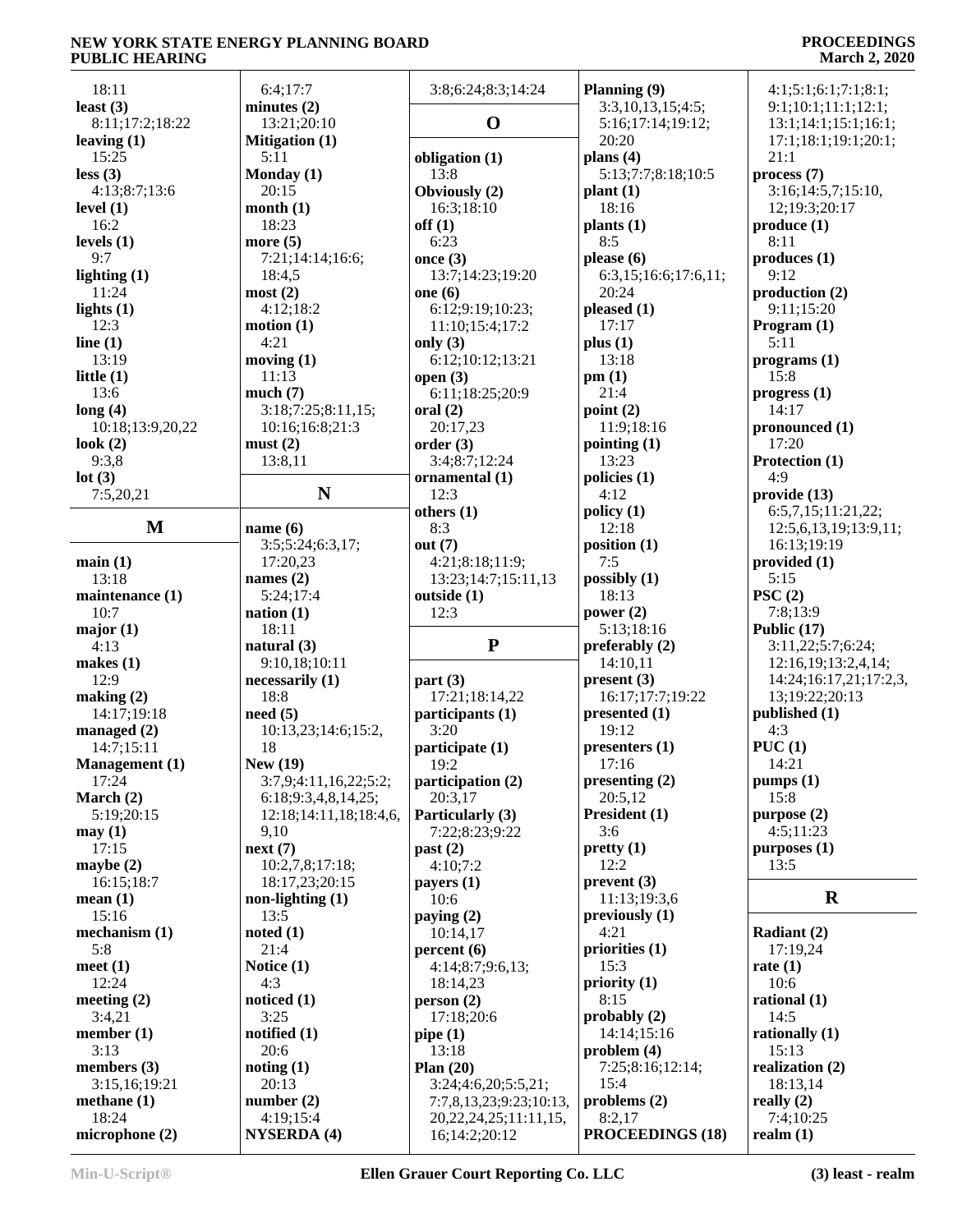#### **PROCEEDINGS March 2, 2020**

| 9:22                   | 12:25                   | 5:9                  | 13:24;15:21;16:3;         | 11:23;13:13          |
|------------------------|-------------------------|----------------------|---------------------------|----------------------|
| recapitalization (1)   | rests(1)                | space $(1)$          | 17:11;20:5,7,21           | way $(1)$            |
| 14:10                  | 4:7                     | 14:19                | today's $(4)$             | 14:20                |
| received $(1)$         | Rhodes (4)              | speak $(5)$          | 3:20;5:23;10:14;          | ways $(1)$           |
| 20:4                   | 3:12;16:22;19:14,17     | 6:2,9,13;17:11,18    | 20:3                      | 19:4                 |
| recently $(3)$         | Right(3)                | speaker $(1)$        | total $(1)$               | website (1)          |
| 9:5;14:22;17:6         | 9:23;17:23;21:2         | 6:8                  | 9:13                      | 5:21                 |
|                        |                         |                      |                           |                      |
| Recess $(3)$           | roughly $(1)$           | speakers $(2)$       | towards $(1)$             | week $(1)$           |
| 16:23;19:21,24         | 20:9                    | 16:16;20:5           | 18:12                     | 20:15                |
| <b>Recognizing (1)</b> | rules $(2)$             | specifically $(1)$   | transcribing $(1)$        | welcome $(1)$        |
| 16:14                  | 3:21;18:10              | 18:3                 | 17:10                     | 17:17                |
| reconvene (1)          |                         | stable $(1)$         | transcript $(1)$          | West $(1)$           |
| 16:25                  | S                       | 5:9                  | 6:7                       | 6:19                 |
| record $(3)$           |                         | stands $(1)$         | transition $(1)$          | what's $(1)$         |
| 6:5;17:8;19:15         | same $(1)$              | 15:21                | 5:14                      | 18:5                 |
| recording $(1)$        | 16:2                    | start $(1)$          | <b>Transportation (7)</b> | whole $(1)$          |
| 17:10                  |                         | 6:23                 |                           | 18:8                 |
|                        | saying $(1)$            |                      | 8:10,21;11:8;12:4;        |                      |
| recovered $(1)$        | 6:23                    | started $(1)$        | 15:15,24;16:7             | wish $(1)$           |
| 10:6                   | Section (4)             | 18:4                 | tremendous $(2)$          | 19:22                |
| reduce $(5)$           | 12:4,17;13:4,15         | State $(19)$         | 8:25;9:21                 | <b>WITNESS (1)</b>   |
| 7:9;9:17;11:17;        | sector $(2)$            | 3:2,7,9,13,24;4:2;   | try(2)                    | 19:16                |
| 12:11,23               | 8:24;10:2               | 7:4;8:2,8,17;10:20;  | 12:10,22                  | work $(5)$           |
| reduced $(1)$          | sectors $(3)$           | 11:18;12:18,21;14:2, | twice $(1)$               | 6:25;7:15;12:10;     |
| 10:3                   | 8:21,22;9:14            | 18;15:4;18:6;20:20   | 8:11                      | 16:8;18:2            |
| reducing $(1)$         | seeing $(1)$            | statement $(5)$      | two(1)                    | working $(1)$        |
|                        |                         |                      |                           |                      |
| 10:10                  | 20:11                   | 6:5;12:17;17:3,13;   | 20:8                      | 18:12                |
| reduction (2)          | sell $(1)$              | 20:13                |                           | Written (5)          |
| 4:14;9:6               | 12:11                   | statements $(2)$     | U                         | 5:18;11:19;20:14,16, |
| reductions $(2)$       | Sen $(4)$               | 16:18;17:2           |                           | 22                   |
| 8:20;15:22             | 17:19,22,23;19:10       | still $(1)$          | under $(4)$               | Wyman $(3)$          |
| Register (1)           | serve $(1)$             | 11:20                | 4:23,25;5:6;11:18         | 6:15,17,18           |
| 4:2                    | 13:8                    | straight $(1)$       | up(5)                     |                      |
| regulations $(1)$      | Service (16)            | 15:3                 | 6:14;14:15;16:17;         | Y                    |
| 13:15                  | 3:11;5:8;6:24;11:22;    | studying $(1)$       | 17:6;18:21                |                      |
| reminder $(1)$         |                         | 18:5                 |                           |                      |
|                        | 12:6,7,13,16,19;13:4,9, |                      | updates $(1)$             | year $(4)$           |
| 17:5                   | 12, 14, 17, 19; 14: 24  | subject $(1)$        | 8:14                      | 10:2,17;18:17,18     |
| renewable (1)          | services $(1)$          | 7:6                  | Upper $(1)$               | years $(4)$          |
| 18:21                  | 10:8                    | submit $(1)$         | 6:19                      | 10:2,7,8,12          |
| repeat $(1)$           | set $(2)$               | 20:23                | usage (1)                 | <b>York (14)</b>     |
| 14:18                  | 4:21,21                 | summer $(1)$         | 8:20                      | 3:7,9;6:18;9:3,4,8,  |
| replaced (1)           | show $(1)$              | $4:10^{-}$           | use $(1)$                 | 14;12:18;14:11,18;   |
| 18:23                  | 16:17                   | synchronized (1)     | 7:18                      | 18:4,6,9,10          |
| reporter $(3)$         | shut $(3)$              | 5:2                  | used $(2)$                | York's $(3)$         |
| 6:6,9;17:9             |                         | system $(1)$         | 10:15;12:24               | 4:11,16,22           |
|                        | 8:5;18:17,22            |                      |                           |                      |
| requested $(2)$        | Side $(1)$              | 16:2                 | useful $(1)$              |                      |
| 6:13;17:18             | 6:19                    | systems $(2)$        | 10:16                     | 1                    |
| required $(3)$         | signed $(1)$            | 14:12;18:3           | utilities (4)             |                      |
| 11:21,22;12:12         | 4:9                     |                      | 11:21;12:5,10;13:8        | 100(5)               |
| requirements $(2)$     | significance (1)        | T                    |                           | 12:7;13:12,18,19;    |
| 7:12;12:25             | 9:17                    |                      | V                         | 18:23                |
| requires $(2)$         | significant (2)         | ten $(1)$            |                           | 10th(1)              |
| 12:5:13:3              | 4:22;8:19               | 20:9                 | valid $(1)$               | 6:22                 |
| requiring $(1)$        | signing $(1)$           | terms $(2)$          | 11:20                     | 12(1)                |
| 4:13                   | 6:2                     | 11:3,4               | Value $(2)$               | 12:4                 |
|                        |                         |                      |                           |                      |
| Research (1)           | Similar $(2)$           | third-level (2)      | 17:19,24                  | 15(1)                |
| 3:7                    | 11:7;12:14              | 7:25;8:16            | various $(2)$             | 8:7                  |
| resident $(1)$         | society $(1)$           | three $(1)$          | 7:9;13:23                 | 150(1)               |
| 6:18                   | 19:2                    | 10:2                 | vehicles $(1)$            | 9:13                 |
| residential (2)        | Sorry $(1)$             | thus $(1)$           | 15:8                      | 1859(1)              |
| 12:20;13:16            | 14:15                   | 6:12                 |                           | 11:20                |
| respect $(1)$          | sort $(1)$              | today $(16)$         | W                         |                      |
| 3:21                   | 14:9                    | 3:9,15,17;5:15;6:6;  |                           | $\boldsymbol{2}$     |
| response(1)            | source $(1)$            | 7:18;9:12;11:19,20;  |                           |                      |
|                        |                         |                      | wants $(2)$               |                      |